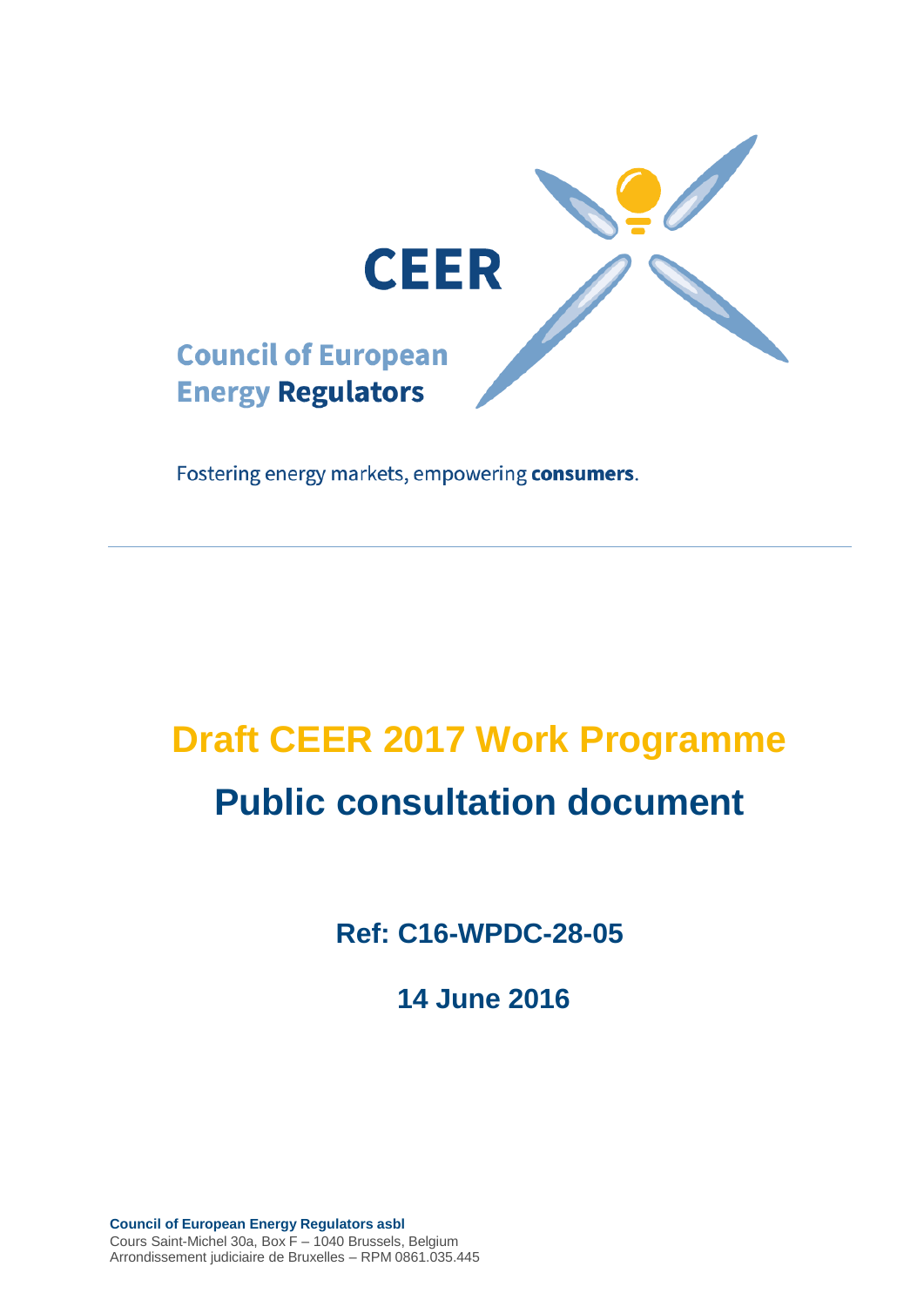

# **INFORMATION PAGE**

#### **Abstract**

On 14 June 2016, European energy regulators launched a public consultation on the draft CEER 2017 Work Programme (Ref. C16-WPDC-28-05). This document outlines CEER's work plan for 2017, centered on four strategic focus areas.

#### **Target audience**

Energy suppliers, traders, electricity and gas customers, electricity and gas industry, consumer representative groups, network operators, Member States, academics and all other interested parties.

#### **How to respond to this consultation**

Deadline: **31 July 2016**

This public consultation is carried out through a dedicated online [questionnaire](http://www.ceer.eu/portal/page/portal/EER_HOME/EER_CONSULT/OPEN_PUBLIC_CONSULTATIONS/2017_Work_Programme/OQ) on the European energy regulators' website. No login is required.

If you have any queries relating to this consultation paper or the online consultation, please contact:

CEER Secretariat Tel. +32 (0) 2788 73 30 Email: [brussels@ceer.eu](mailto:brussels@ceer.eu)

All responses except confidential material will be published on the website [www.ceer.eu](http://www.ceer.eu/)

#### **Treatment of confidential responses**

In the interest of transparency, Council of European Energy Regulators (CEER):

- i. will list the names of all respondents (whether confidential or not) or, alternatively, make public the number (but not the names) of confidential responses received;
- ii. request that any respondent requesting confidentiality submit those confidential aspects of their response by marking them as "confidential" in the online questionnaire. CEER will publish all parts of responses that are not marked confidential.

This CEER public consultation is carried out in line with the [Guidelines](http://www.ceer.eu/portal/page/portal/EER_HOME/EER_CONSULT/C07-EP-16-03_PC-Guidelines_Rev_Dec2013.pdf) on CEER's Public [Consultation Practices.](http://www.ceer.eu/portal/page/portal/EER_HOME/EER_CONSULT/C07-EP-16-03_PC-Guidelines_Rev_Dec2013.pdf)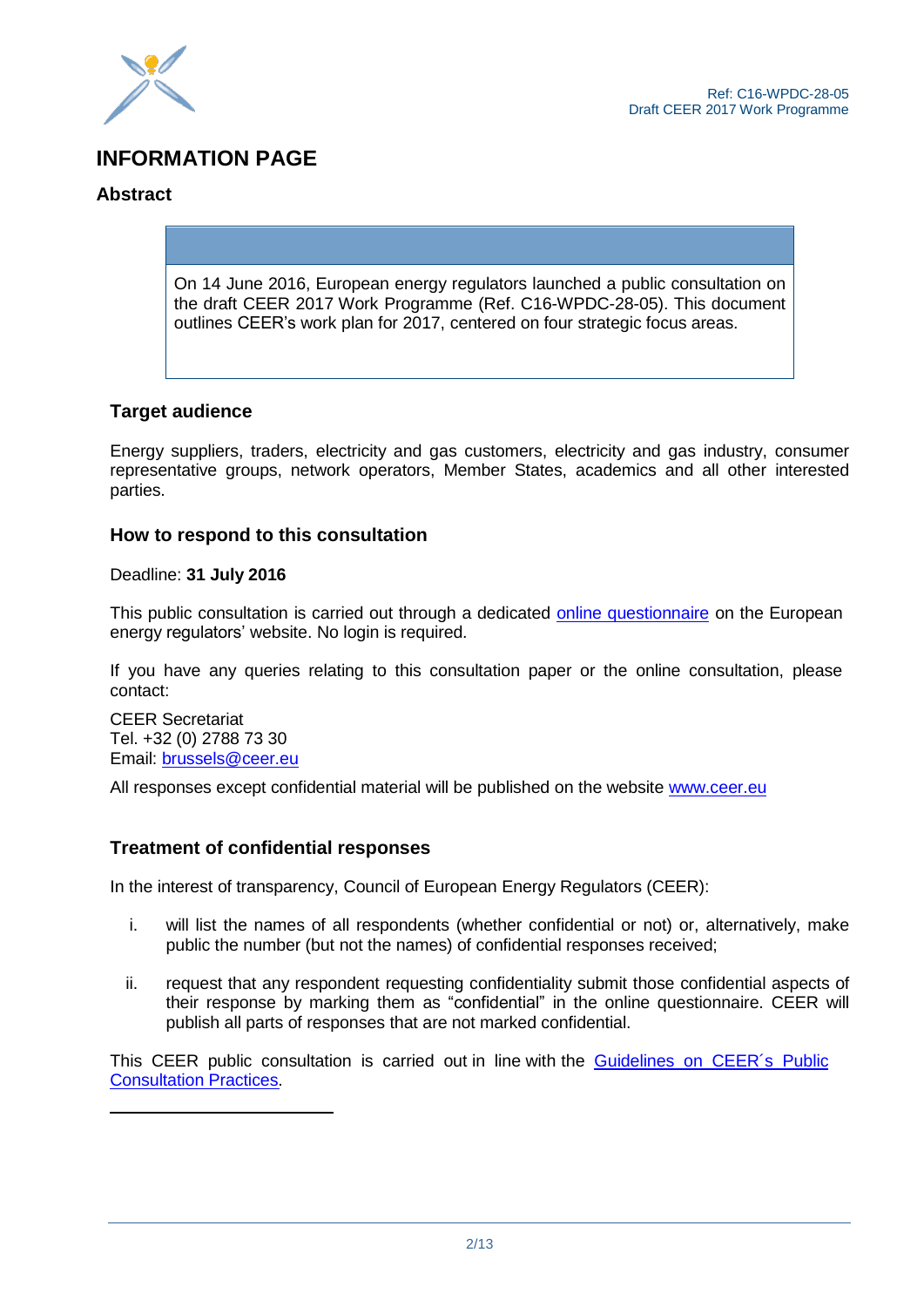



# **Table of Contents**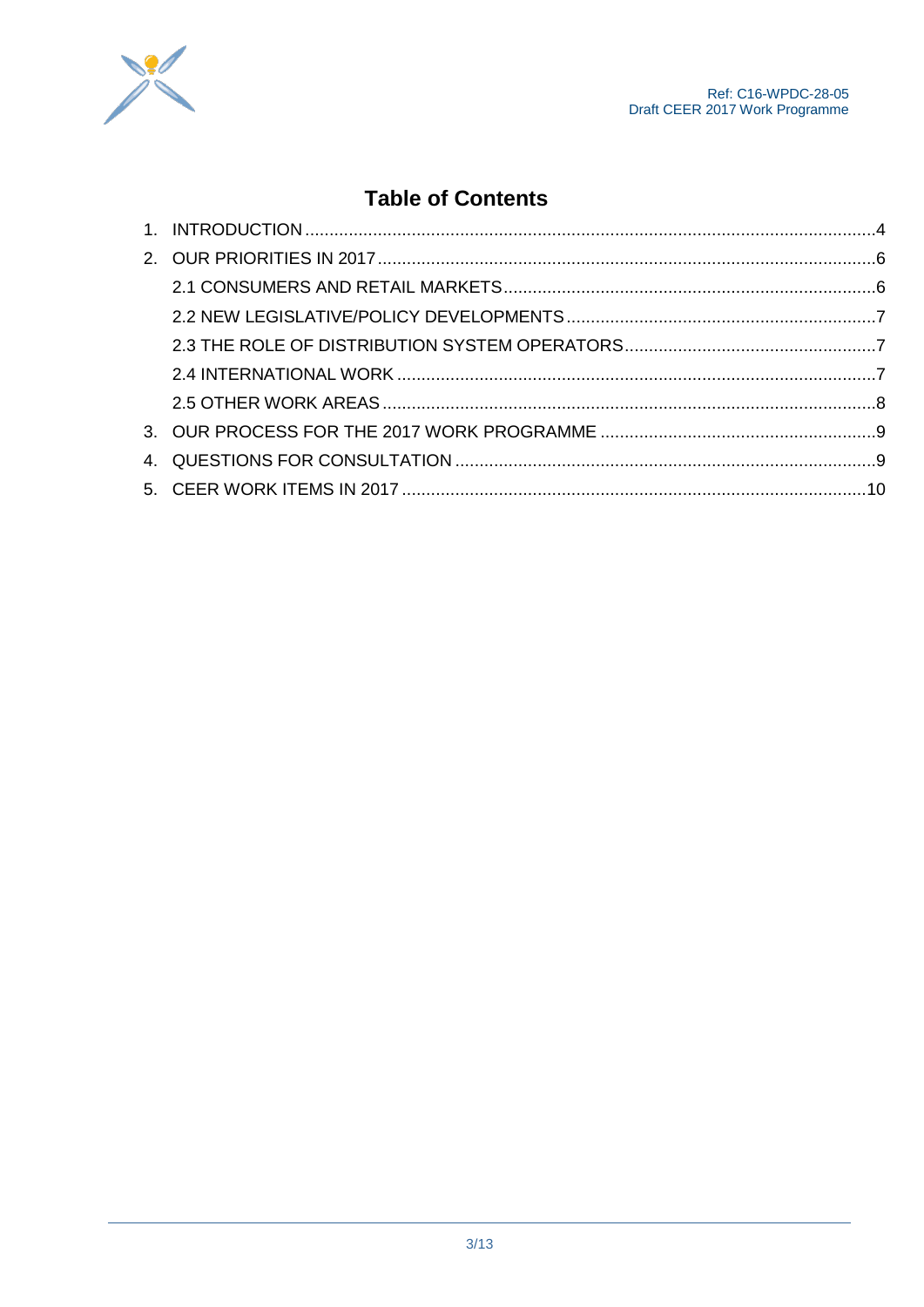

### <span id="page-3-0"></span>**1. INTRODUCTION**

CEER is the voluntary association of Europe's national energy regulatory authorities (NRAs). CEER's principal functions are to fostering a sound European regulatory framework and to support the important work of NRAs by developing good practices in energy regulation, sharing experience including through training and workshops.

As part of its work on fostering a sound regulatory framework, CEER will focus on a number of key areas in 2017 which are important to advancing energy markets and improving the effectiveness of their operation to the benefit of consumers. CEER will continue to prioritise work in the areas of:

- Consumers and retail markets
- New legislative/policy developments
- The role of Distribution System Operators
- International work beyond the borders of the EU

European energy regulators work actively within the working groups of the Agency for the Cooperation of Energy Regulators (ACER), focusing on its statutory tasks relating to the development, implementation and monitoring of the cross-border regulatory framework for the effective operation of the Internal Energy Market (IEM). Whereas ACER's tasks are derived from legislation, CEER is the European energy regulators' tool for addressing issues which are complementary to the legal functions of ACER.

CEER was a major contributor to the ACER Conclusions Paper ["Energy Regulation: A Bridge](http://www.acer.europa.eu/Official_documents/Acts_of_the_Agency/SD052005/Supporting%20document%20to%20ACER%20Recommendation%2005-2014%20-%20%20Energy%20Regulation%20A%20Bridge%20to%202025%20Conclusions%20Paper.pdf) [to 2025"](http://www.acer.europa.eu/Official_documents/Acts_of_the_Agency/SD052005/Supporting%20document%20to%20ACER%20Recommendation%2005-2014%20-%20%20Energy%20Regulation%20A%20Bridge%20to%202025%20Conclusions%20Paper.pdf) which was published on 23 September 2014. Some of the proposals in that document fall to CEER to implement and the CEER 2017 Work Programme will include work items which relate to these priorities.

CEER will be active in advising the Commission as it develops proposals to further develop the Internal Energy Market and will work to help European NRAs to play their full part in the resulting policies as they emerge. We expect that the CEER Work programme for 2017 will need to be adapted to take account of these expected developments.

CEER will also continue its work on encouraging good regulatory practices by providing a range of services for NRAs including training for both member NRAs and non-CEER regulators.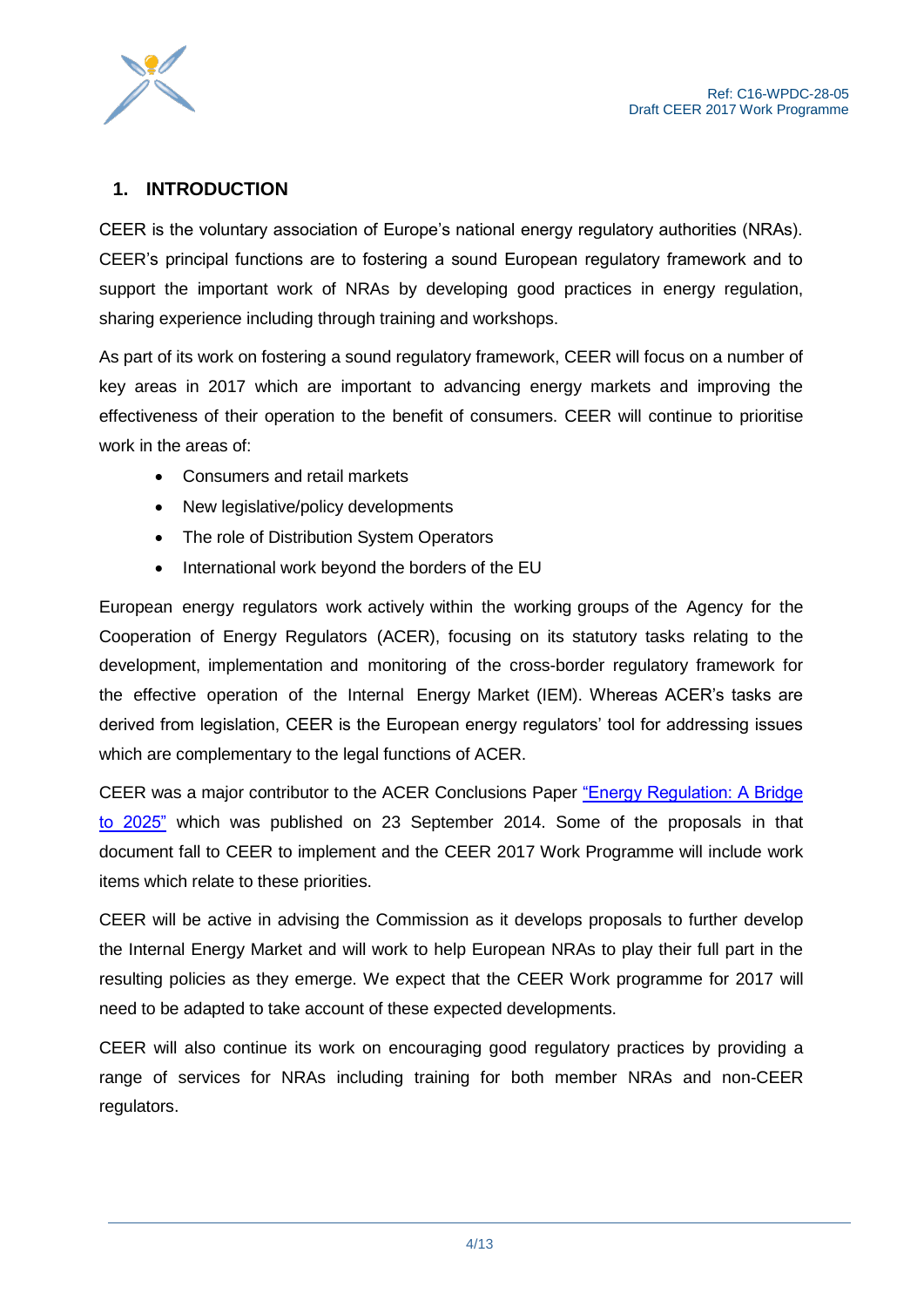

#### **Public consultation and further process**

We invite comments on the CEER draft Work Programme **by 31 July 2016**. CEER's annual Customer Conference (11 July 2016) will be an opportunity to provide views orally on CEER's draft Work Programme for 2017.

Stakeholders are invited to participate in the public consultation via a dedicated online [questionnaire](http://www.ceer.eu/portal/page/portal/EER_HOME/EER_CONSULT/OPEN_PUBLIC_CONSULTATIONS/2017_Work_Programme/OQ) in the public [consultation](http://www.ceer.eu/portal/page/portal/EER_HOME/EER_CONSULT/OPEN_PUBLIC_CONSULTATIONS) section of the CEER website. Please note that only answers submitted via the on-line questionnaire will be taken into consideration.

Following the close of the public consultation, as well as any feedback received at the CEER Customer Conference, CEER will review its draft proposals and develop a final work programme. The finalised version of the CEER 2017 Work Programme may therefore change in several respects as compared to this version, drawing from the stakeholder input and depending on internal considerations and developments, including the availability of expert resources among our members.

For more information about CEER and our work, please visit our website www.ceer.eu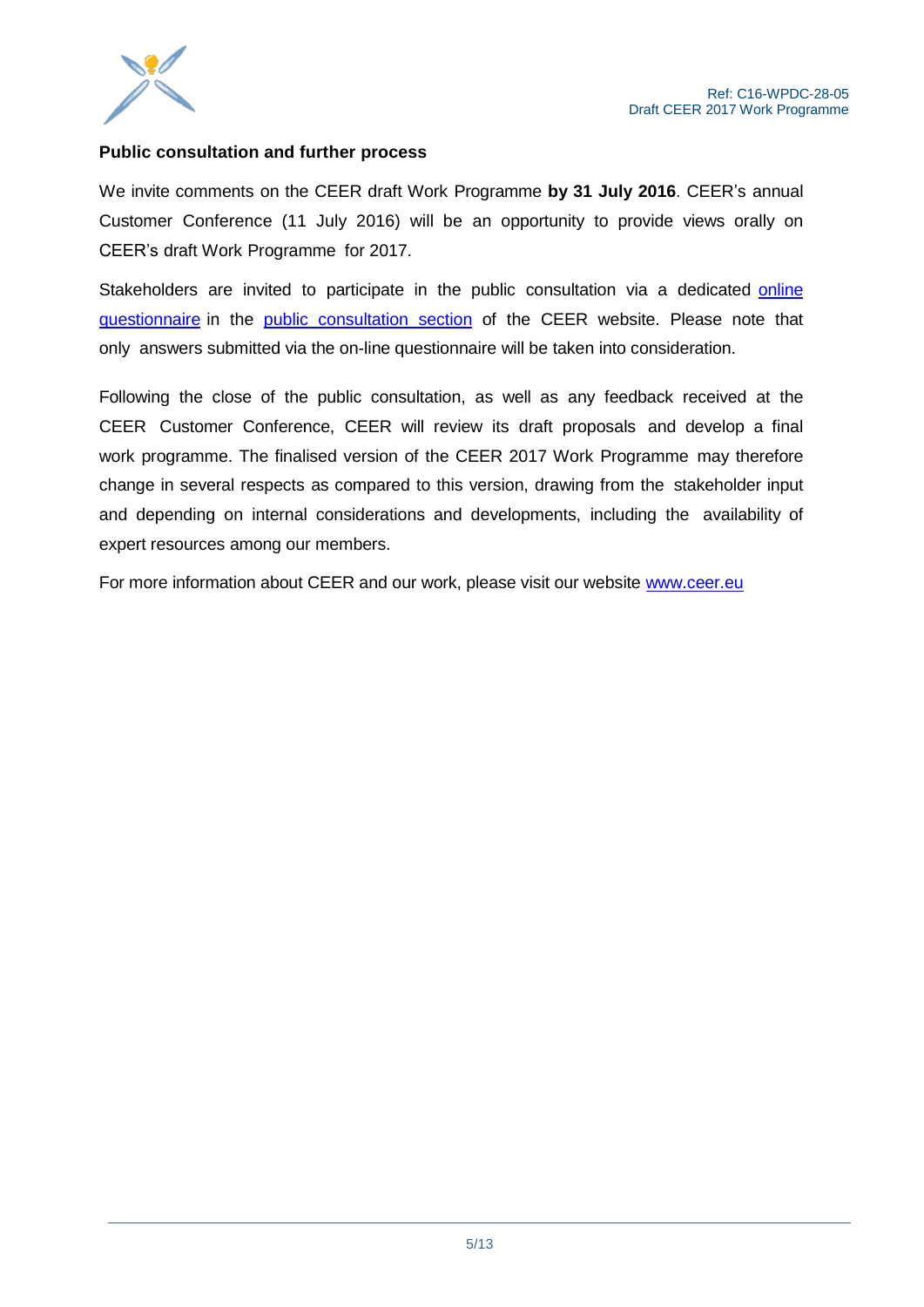

#### <span id="page-5-0"></span>**2. OUR PRIORITIES IN 2017**

CEER will continue to concentrate on enhancing the capability of European National Regulatory Authorities (NRAs) to fulfil effectively their individual responsibilities for achieving a competitive, sustainable and secure energy market in Europe. CEER will also continue to engage fully with policy makers to help in the development of a sound and sustainable single European energy market. CEER will enhance collaboration between member NRAs to share experiences and to identify good regulatory practices. CEER will continue to engage in international collaboration with NRAs and important energy stakeholders outside of the EU. We will explore with interested parties the possibility of CEER providing capacity building assistance relating to good regulatory practices.

CEER's priorities for 2017 will continue to emphasise the increasingly active involvement of customers in the development of energy markets. We will continue to encourage retail market competition and to foster appropriate levels of consumer protection in an evolving European market. Besides our ongoing collaboration with consumer bodies and supporters of the CEER-BEUC 2020 Vision, CEER will enhance its dialogue and collaboration with the mandated authorities responsible for supporting (and protecting) energy consumer rights (such as ombudsmen, data privacy authorities and consumer protection authorities).

CEER will continue to examine the changing role of DSOs and how the regulatory framework should evolve to keep pace with those changes. We will continue to monitor developments in cyber security.

We will also continue to develop our international relations with regulators across Europe and globally to exchange experiences and to respond to the growing interaction between the European internal energy market and its neighbouring markets.

#### <span id="page-5-1"></span>**2.1 CONSUMERS AND RETAIL MARKETS**

Consumers and retail markets will continue to be a priority in 2017. Importantly, we are enhancing our commitment to markets and consumer rights with a focus on delivering the benefits of competition and a fully functioning Internal Energy Market to all consumers.

CEER will continue to pursue the priorities relating to consumers set out in the Bridge to 2025 conclusions documents. In particular we will set out a holistic framework for the various aspects which constitute a well-functioning retail market with the aim of providing a level playing field for competitive service providers.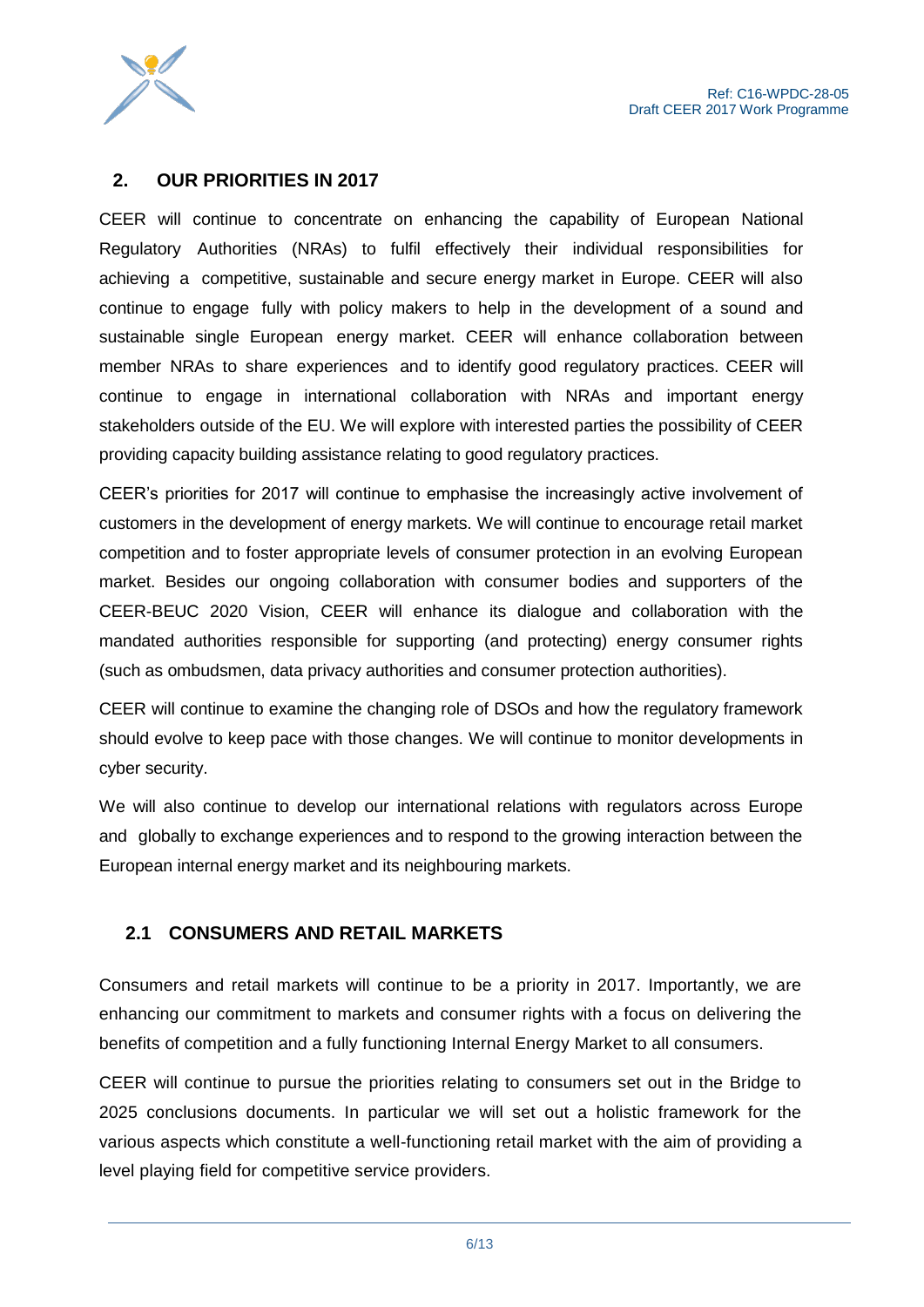

CEER will continue its work to enhance the monitoring of consumer energy markets. We will continue to co-operate with ACER on the production of the annual Market Monitoring Report. We will also build on the preparation this year of a Handbook of harmonised definitions of retail market metrics by facilitating NRAs' assessment of their national, and possibly regional, markets.

We are also committed to continuing our efforts to enable consumers to engage more effectively in energy regulation issues as well as in relation to enhancing their engagement in energy markets. This customer focus will continue in 2017 and will develop further as our consumer vision is enhanced and implemented. We will examine how the management of consumer data can increase customer engagement.

CEER will hold its annual Customer Conference on 11 July 2016 which will provide a further opportunity for stakeholders to offer views on CEER's proposed Work Programme for 2017.

#### <span id="page-6-0"></span>**2.2 NEW LEGISLATIVE/POLICY DEVELOPMENTS**

Through CEER, European energy regulators are committed to serving as valued partners for the European Institutions in their shaping of energy policy and legislative proposals. CEER will continue to interact with, and input to, the European Commission, in particular concerning initiatives which impact energy markets, such as the Winter Package. We also remain committed to working with and advising the European Commission on regulatory aspects in a range of areas, including wholesale and retail markets, smart grids and consumer rights.

#### <span id="page-6-1"></span>**2.3 THE ROLE OF DISTRIBUTION SYSTEM OPERATORS**

Examining the changing role of DSOs in anticipation of current retail and wholesale market developments will continue to be a priority for 2017. The underlying purpose of this work is to create a regulatory toolbox which could be used to define the DSOs' role as facilitators of the market in areas which are not within the core of regulated monopoly DSO activities.

During 2017, CEER will examine important areas which contribute to the toolbox, including regulatory good practices relating to network tariff setting, incentive schemes, and flexibility use at electricity distribution level. CEER will also examine the impact on regulation of emerging services (such as aggregators) that may impact on the role of DSOs.

#### <span id="page-6-2"></span>**2.4 INTERNATIONAL WORK**

Developments beyond the borders of the European Union can significantly affect the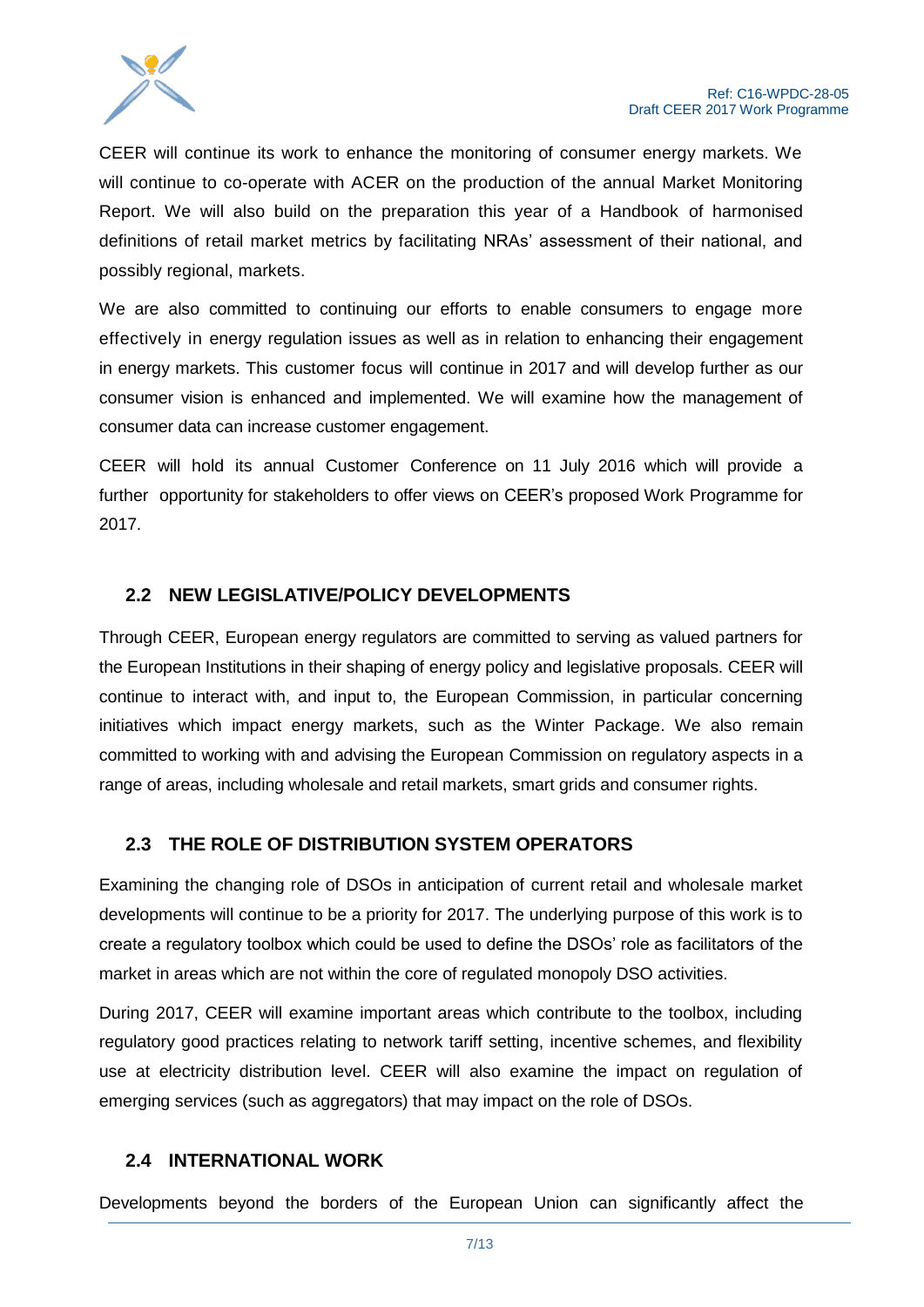

operation of its energy markets now or in the future. The enlargement of the Union requires substantial preparation in Accession States. It is important that the energy (legislation) acquis is fully understood and good regulatory practices are in place if a smooth transition is to be assured. CEERs international work in 2017 will focus on:

- Pro-actively engage in EU international policies and extending the Acquis;
- Promoting and supporting energy security;
- Access and exchange of expertise on good regulatory practices and market solutions; and
- Monitoring and engaging in developments that could impact on EU NRAs.

CEER will continue the commitment to dialogue with international partners, particularly near neighbours, and support to the European Commission and the external priorities outlined in the Energy Union.

#### <span id="page-7-0"></span>**2.5 OTHER WORK AREAS**

CEER will complement the work of ACER in the development and implementation of the European regulatory framework in both gas and electricity.

In 2017, CEER will analyse a number of existing scenarios relating to the future development of the European market for natural gas and will consider the implications of each scenario for the regulation of European gas markets. CEER will also undertake important work in the areas of gas security of supply, LNG and gas storage.

CEER will prepare good practice guidelines relating to the use of auctions for the allocation of support to renewable energy sources (RES). As part of our work relating to the integration of RES, we will also examine how obstacles can be removed to the development of cross-border co-operation mechanisms.

CEER will continue to undertake important monitoring work across a range of areas.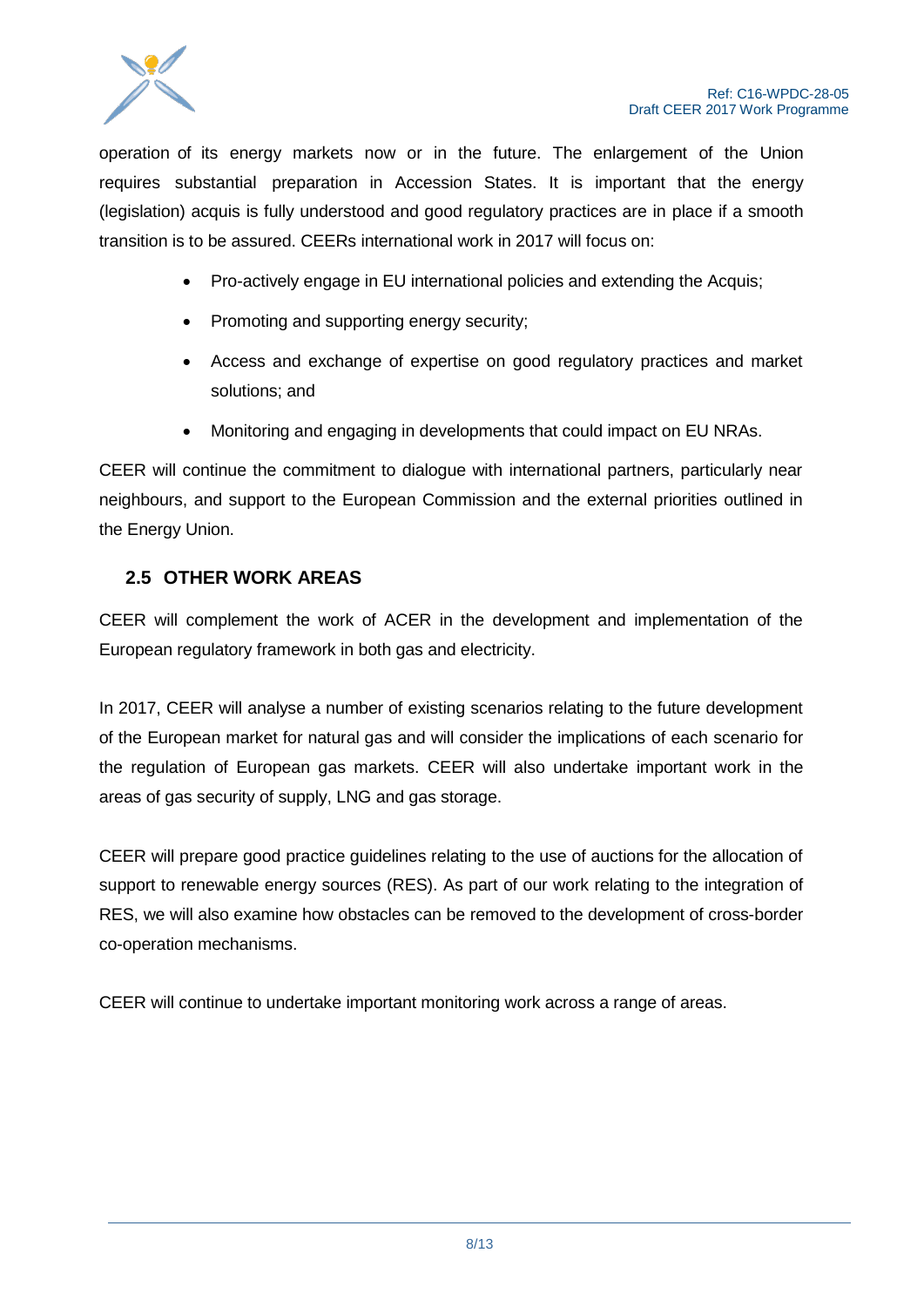

#### <span id="page-8-0"></span>**3. OUR PROCESS FOR THE 2017 WORK PROGRAMME**

CEER has established a practice of publicly consulting on its proposed deliverables. We are seeking views on the draft CEER Work Programme in June and July 2016.

The [online questionnaire](http://www.ceer.eu/portal/page/portal/EER_HOME/EER_CONSULT/OPEN_PUBLIC_CONSULTATIONS/2017_Work_Programme/OQ) for this consultation is available on the CEER website and will remain open until 31 July 2016. Following a review of the comments received to this consultation CEER aims to publish its final 2017 Work Programme in January 2017.

#### <span id="page-8-1"></span>**4. QUESTIONS FOR CONSULTATION**

The purpose of this public consultation is to increase transparency and to provide us with valuable feedback from stakeholders. The present document will be open for public consultation **until 31 July 2016.**

We would in particular be interested in views on the following **questions for public consultation:**

- The CEER Work Programme currently has four priority areas: consumers and retail markets, new legislative/policy developments, the role of distribution system operators and international work. Do you support that these areas should be the priorities or should some areas be deleted and others included?
- Within each priority area, do you think the Work Programme focuses on the right deliverables or should some be deleted or added?
- On the individual deliverables (listed in section 5 of the consultation paper):
	- o Please indicate the deliverables you consider as "very important", "important" or "not important".
	- $\circ$  Do you have any specific comments on any of the individual deliverables?

Stakeholders are invited to participate in the public consultation via a dedicated [online](http://www.ceer.eu/portal/page/portal/EER_HOME/EER_CONSULT/OPEN_PUBLIC_CONSULTATIONS/2017_Work_Programme/OQ)  [questionnaire](http://www.ceer.eu/portal/page/portal/EER_HOME/EER_CONSULT/OPEN_PUBLIC_CONSULTATIONS/2017_Work_Programme/OQ) on the CEER website.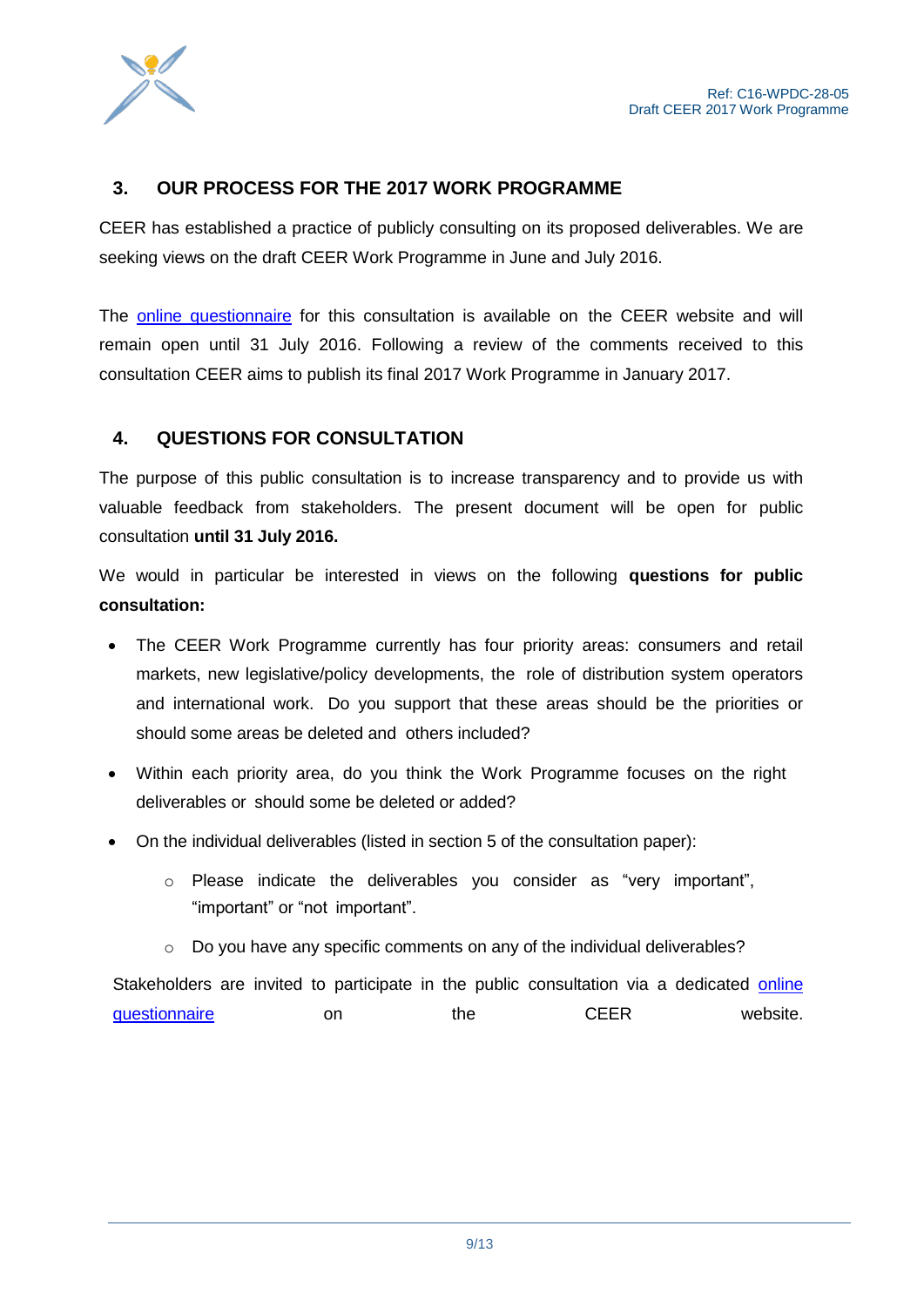

## **5. CEER WORK ITEMS IN 2017**

<span id="page-9-0"></span>

| #              | Sector                             | <b>Title</b>                                                                                                               | <b>Description</b>                                                                                                                                                                                                                                                                                                                                                                                                                                                                                                                                                                                                                                                                                                                                                                                                                                                                                                                                                                                                                                                                                                                                                                                                                                                                                                                                       | <b>Bridge</b><br>related | Timeline*    |         |
|----------------|------------------------------------|----------------------------------------------------------------------------------------------------------------------------|----------------------------------------------------------------------------------------------------------------------------------------------------------------------------------------------------------------------------------------------------------------------------------------------------------------------------------------------------------------------------------------------------------------------------------------------------------------------------------------------------------------------------------------------------------------------------------------------------------------------------------------------------------------------------------------------------------------------------------------------------------------------------------------------------------------------------------------------------------------------------------------------------------------------------------------------------------------------------------------------------------------------------------------------------------------------------------------------------------------------------------------------------------------------------------------------------------------------------------------------------------------------------------------------------------------------------------------------------------|--------------------------|--------------|---------|
|                |                                    |                                                                                                                            |                                                                                                                                                                                                                                                                                                                                                                                                                                                                                                                                                                                                                                                                                                                                                                                                                                                                                                                                                                                                                                                                                                                                                                                                                                                                                                                                                          |                          | <b>Start</b> | End     |
|                | Consumers<br>and retail<br>markets | <b>Consumer</b><br>protection and<br>empowerment<br>chapter of the<br>2016 ACER/CEER<br><b>Market Monitoring</b><br>Report | As part of the ACER-CEER MMR, this chapter looks into the functioning of retail<br>energy markets from the customer perspective. It is based on the results of<br>monitoring the retail energy markets on topics such as complaint handling, switching<br>and billing processes, customer information and protection of vulnerable customers.<br>The aim is to identify market distortions through monitoring of the processes and<br>outcomes of the retail energy market. This deliverable can also provide input for the<br>process of harmonisation at European level. CEER will aim at including metrics as<br>described in the 2015 Position Paper on Well-functioning Retail Energy Markets and<br>the Handbook of harmonised definitions of retail market metrics being developed in<br>2016.                                                                                                                                                                                                                                                                                                                                                                                                                                                                                                                                                    | <b>Bridge</b><br>related | Q4 2016      | Q4 2017 |
| $\overline{2}$ | Consumers<br>and retail<br>markets | Update of the<br><b>Guidelines of</b><br><b>Good Practice on</b><br><b>Retail Energy</b><br><b>Market Design</b>           | As concluded in the Bridge to 2025 document, CEER will establish a set of key<br>features of retail market design, taking into account national structural differences, in<br>order to provide a level playing field for suppliers, and other retailers, e.g. energy<br>efficiency and flexibility service providers, as well as enabling consumer<br>engagement as prosumers.<br>CEER intends to develop a holistic framework for a well-functioning retail energy<br>markets. The proposed design should clarify the role of stakeholders as well as the<br>interface between service providers and customers for key processes, and ensure<br>that vulnerable customers are not disadvantaged or overlooked. In addition, CEER<br>should propose a roadmap to secure a reliable supplier switching within 24 hours.<br>This update of the GGP would deal with key features of the retail market design,<br>extending the GGP to new market players (e.g. data hubs, aggregators etc.) and<br>new technologies such as smart metering and smart homes. CEER will aim at<br>updating the GGP with attention being given to the process of digitalisation and<br>innovation. CEER will take into account electricity market design, including retail<br>markets discussion paper together with other relevant documents from the<br>European Commission. | <b>Bridge</b><br>related | Q4 2017      | 2018    |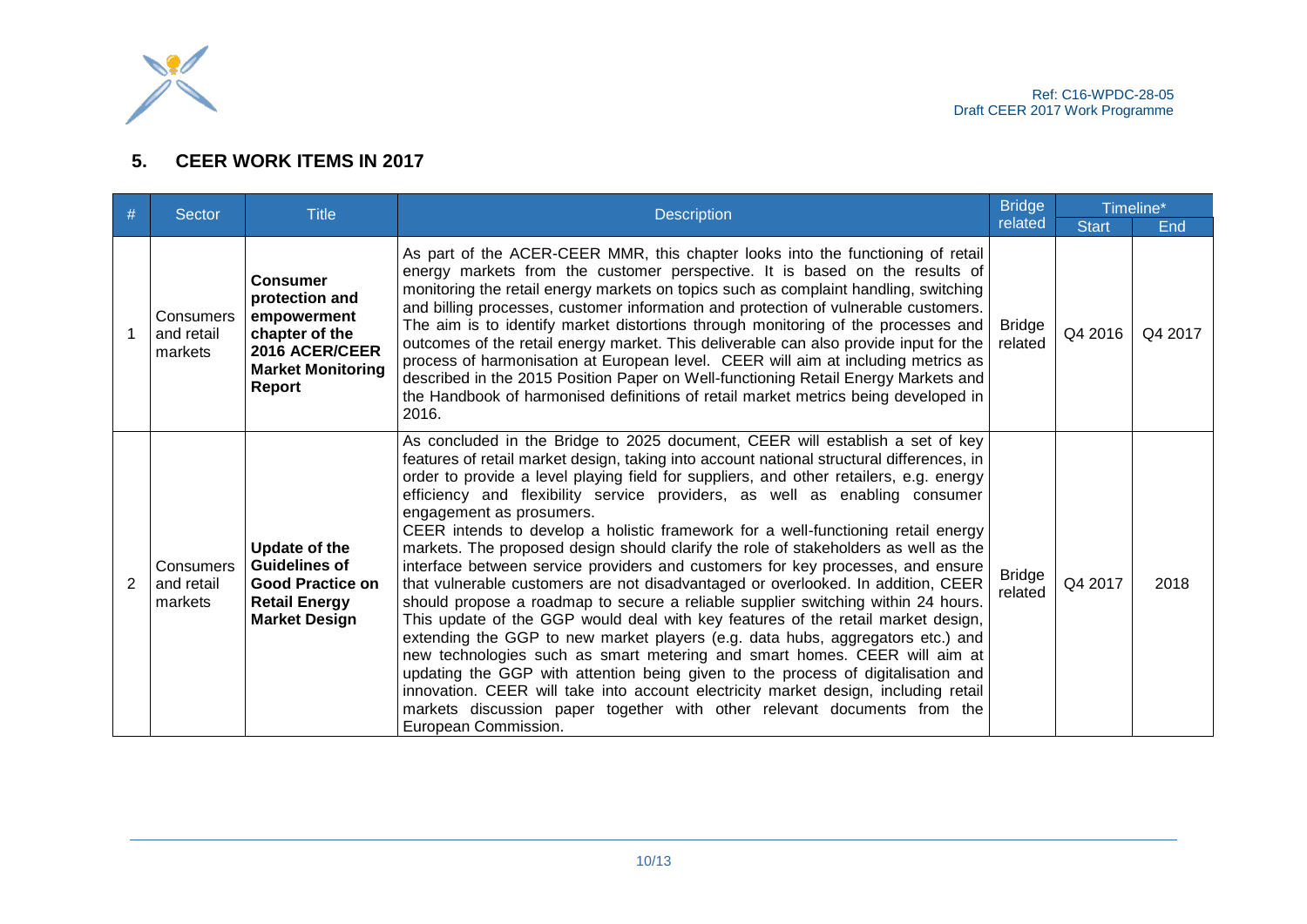| Ref: C16-WPDC-28-05<br>Draft CEER 2017 Work Programme |                                    |                                                                                                                                                                |                                                                                                                                                                                                                                                                                                                                                                                                                                                                                                            |                                     |                         |             |  |
|-------------------------------------------------------|------------------------------------|----------------------------------------------------------------------------------------------------------------------------------------------------------------|------------------------------------------------------------------------------------------------------------------------------------------------------------------------------------------------------------------------------------------------------------------------------------------------------------------------------------------------------------------------------------------------------------------------------------------------------------------------------------------------------------|-------------------------------------|-------------------------|-------------|--|
| #                                                     | <b>Sector</b>                      | <b>Title</b>                                                                                                                                                   | <b>Bridge</b><br><b>Description</b>                                                                                                                                                                                                                                                                                                                                                                                                                                                                        |                                     |                         | Timeline*   |  |
| 3                                                     | Consumers<br>and retail<br>markets | Follow up on the<br><b>Position Paper on</b><br>well-functioning<br>retail energy<br>markets and the<br>Handbook of<br>harmonised<br>definitions of<br>metrics | In 2017, CEER will guide NRAs through the process of self-assessment according to<br>the metrics identified in the Position Paper on Well-functioning Retail Energy<br>Markets and defined in the Handbook. Following the self-assessment, NRAs will<br>identify the problems in their respective countries and how to improve their situation.<br>The self-assessments may have a regional focus to examine the scope of the<br>potential for retail market integration at regional level (e.g. NordREG). | related<br><b>Bridge</b><br>related | <b>Start</b><br>Q4 2016 | End<br>2018 |  |
| 4                                                     | Consumers<br>and retail<br>markets | <b>Report on how</b><br>smart<br>technologies and<br>customer meter<br>data models can<br>increase customer<br>engagement in<br>energy markets                 | The report will serve as a base for CEER to build further positions to feed into ECs<br>work. It will create value and visibility to CEER by gathering national experiences<br>with proven results from NRAs, customer organisations and the academy. It would<br>also serve as a best practice platform where NRAs could benefit from the knowledge<br>of other NRAs as well as academic results around Europe.                                                                                           | <b>Bridge</b><br>related            | Q1 2017                 | Q4 2017     |  |
| 5                                                     | Electricity                        | <b>Guidelines of</b><br><b>Good Practice on</b><br><b>RES Auctions</b><br><b>Design</b>                                                                        | Auctions are increasingly signalled as the preferred method to allocate support to<br>RES producers as opposed to traditional administrative methods. A tool kit of<br>recommendations and good practices could be compiled as a guide for regulators<br>exploring or seeking to improve this technique.                                                                                                                                                                                                   | <b>Bridge</b><br>related            | Q1 2017                 | Q4 2017     |  |
| 6                                                     | Electricity                        | <b>Proposals to</b><br>overcome<br>difficulties in the<br>implementation of<br>cooperation<br>mechanisms (joint<br>projects / support<br>schemes)              | Co-operation mechanisms, and especially joint projects or support mechanisms<br>shared by various MSs, have developed slowly and there are limited experiences.<br>CEER will explore incentives and proposals that could be devised to develop such<br>mechanisms. A focus could be put on the design of cross border auctions.                                                                                                                                                                            |                                     | Q1 2017                 | Q3 2017     |  |
| $\overline{7}$                                        | Gas                                | <b>Report on</b><br><b>International Gas</b><br><b>Markets: the</b><br><b>Future of Natural</b><br><b>Gas</b>                                                  | The report will offer a strategic look at natural gas following recent developments,<br>such as COP21 agreement, oil price trends, LNG and shale market developments<br>and will analyse a number of existing scenarios. In particular, it will consider the<br>implications of each scenario for the regulation of European gas markets.                                                                                                                                                                  | <b>Bridge</b><br>related            | Q1 2017                 | Q4 2017     |  |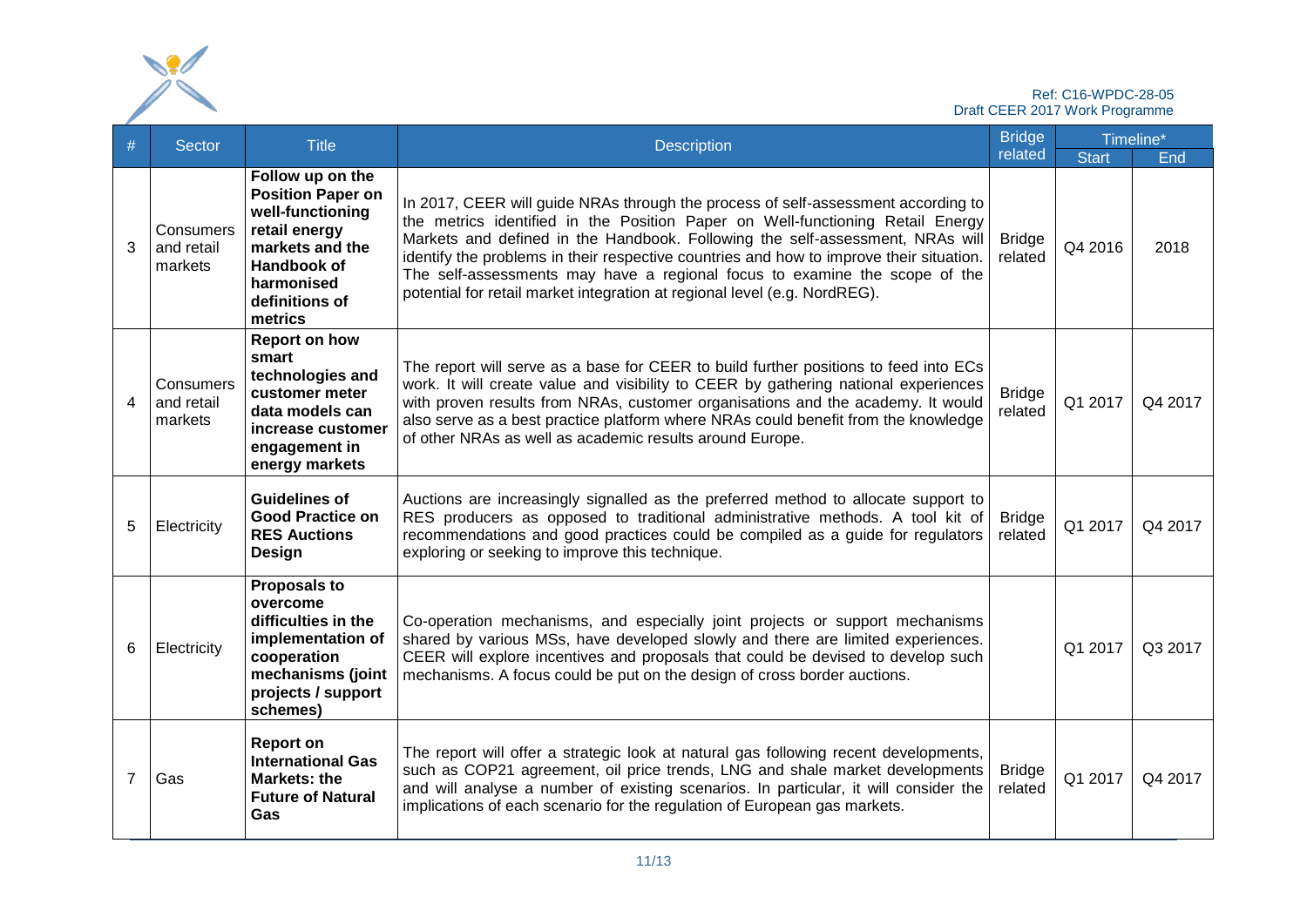|    | Ref: C16-WPDC-28-05<br>Draft CEER 2017 Work Programme |                                                                                                                                             |                                                                                                                                                                                                                                                                                                                                                                                                                                                                                                                                                                                                                                                                                                                                                                                     |                          |              |         |
|----|-------------------------------------------------------|---------------------------------------------------------------------------------------------------------------------------------------------|-------------------------------------------------------------------------------------------------------------------------------------------------------------------------------------------------------------------------------------------------------------------------------------------------------------------------------------------------------------------------------------------------------------------------------------------------------------------------------------------------------------------------------------------------------------------------------------------------------------------------------------------------------------------------------------------------------------------------------------------------------------------------------------|--------------------------|--------------|---------|
| #  | Sector                                                | <b>Title</b>                                                                                                                                | <b>Description</b>                                                                                                                                                                                                                                                                                                                                                                                                                                                                                                                                                                                                                                                                                                                                                                  | <b>Bridge</b>            | Timeline*    |         |
|    |                                                       |                                                                                                                                             |                                                                                                                                                                                                                                                                                                                                                                                                                                                                                                                                                                                                                                                                                                                                                                                     | related                  | <b>Start</b> | End     |
| 8  | Gas                                                   | <b>Status Review on</b><br>application of the<br><b>Supply Standard</b><br>foreseen in the<br><b>Security of Supply</b><br>(SoS) Regulation | As a follow-up to CEER Position Paper on the SoS Regulation and the requirements<br>in the Regulation regarding the supply standard, CEER will undertake a status<br>review of the application of this standard at national level, to identify current<br>approaches and areas for exchange of experience.                                                                                                                                                                                                                                                                                                                                                                                                                                                                          | <b>Bridge</b><br>related | Q2 2017      | Q4 2017 |
| 9  | Gas                                                   | <b>Report on</b><br><b>Removing Barriers</b><br>to LNG in<br><b>European Gas</b><br><b>Markets</b>                                          | This report will provide a comprehensive review of key regulatory mechanisms and<br>rules (including capacity allocation and congestion management, balancing and gas<br>transactions, international LNG developments and market evolution), with a view to<br>identifying persisting barriers and developing recommendations on their removal.                                                                                                                                                                                                                                                                                                                                                                                                                                     | <b>Bridge</b><br>related | Q1 2017      | Q4 2017 |
| 10 | Gas                                                   | <b>Status Review on</b><br>the Development<br>of Europe's Gas<br><b>Storage Market</b>                                                      | Building on previous recommendations in this area (2015 Vision for Regulatory<br>Arrangements for gas storage; GSE-CEER Transparency Template, 2011<br>Guidelines of Good Practice on capacity allocation and congestion management,<br>etc.), CEER will review current status and make any necessary recommendations<br>for further optimisation. Recent developments and changes to the legislative<br>landscape, following revision of the SoS Gas Regulation will be taken into account.                                                                                                                                                                                                                                                                                        | <b>Bridge</b><br>related | Q1 2017      | Q3 2017 |
| 11 | Cross-<br>sectoral                                    | <b>Guidelines of</b><br><b>Good Practice on</b><br><b>Distribution</b><br><b>Network Tariffs</b>                                            | CEER's Conclusions Paper on 'The Future Role of DSO's' stated our commitment<br>to analyse the benefits of different approaches to both use of system and the<br>network tariffs and to ensure that network tariffs are not a barrier to demand side<br>response. The importance of network tariffs was also mentioned in ACER's 'Bridge<br>to 2025' document. The purpose of the document is to develop guidelines on how<br>different network tariff structures, decided or incentivised by NRA's, may be used to<br>manage future distribution network challenges such as increased use of self-<br>consumption and integration of RES on local level. This deliverable is part of<br>developing a toolbox for the regulation of DSOs to ensure the market is not<br>foreclosed. | <b>Bridge</b><br>related | Q1 2017      | Q3 2017 |